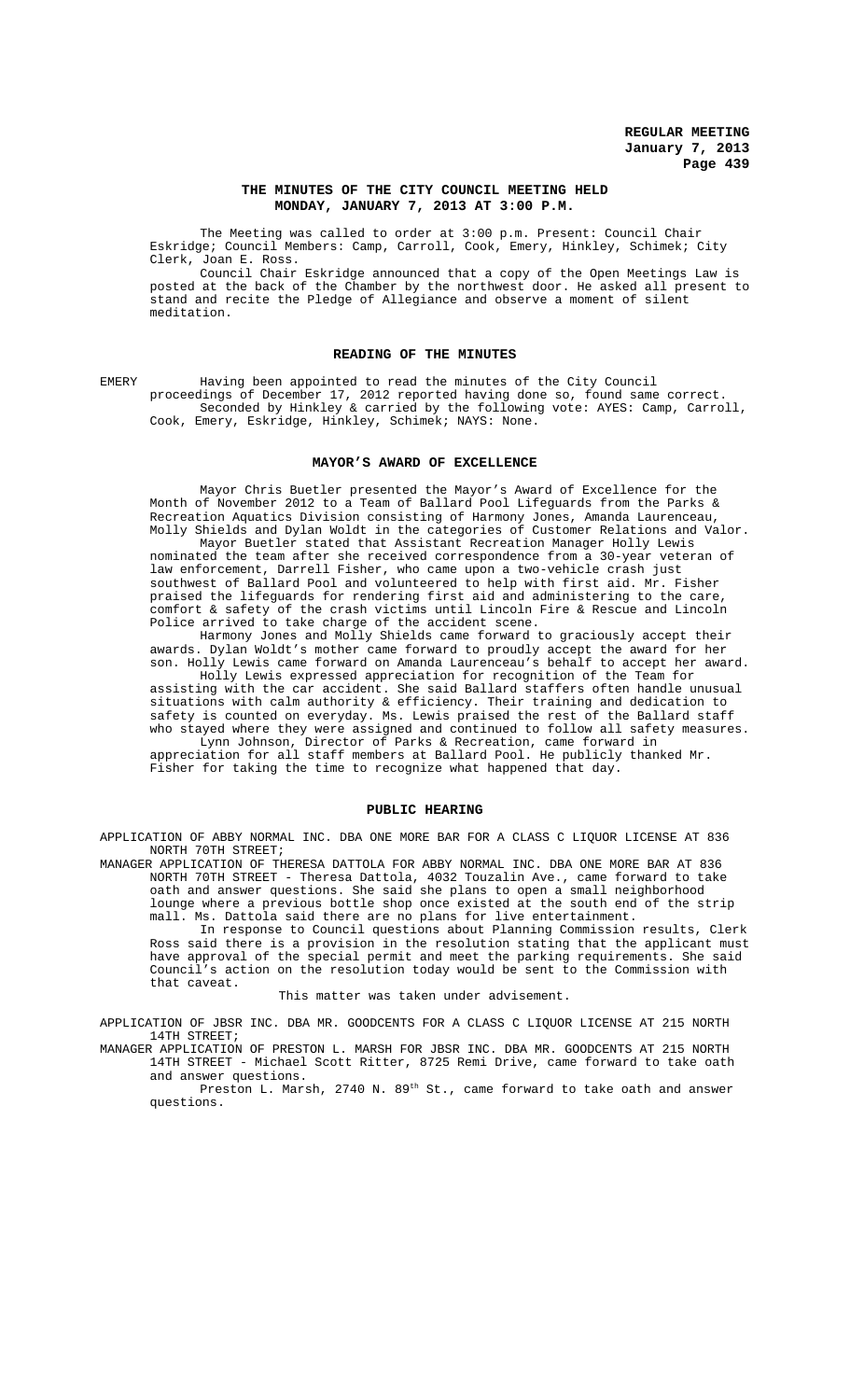Mr. Ritter said that Mr. Goodcents relocated from  $1^{st}$  & O Street to the old Cornerstone Printing building and opened its doors on October 25. Mr. Ritter explained that to differentiate his establishment from others in the area and coordinate with the new Arena, he thought it would be a nice addition to sell bottled beer along with delicious sandwiches and pastas. Mr. Ritter said that out of the four Lincoln locations, this is the only Mr. Goodcents that will have a liquor license.

Council Member Camp questioned the Class C designation and expressed concerns about the saturation of liquor establishments at  $14^{th}$  & O Street. Mr. Ritter clarified business hours, explained the future rebranding of the franchise and presented the reasoning for his Class C liquor license application.

Clerk Ross responded to various Council questions. She explained the process when the branding is completed. In response to designation of liquor licensing, Clerk said it relates to fees. She said that rather than buying two licenses (Class B and Class D), a business may opt for a Class C which allows for off sale and on sale beer.

This matter was taken under advisement.

APPROVING THE FIRST AMENDMENT TO MANAGEMENT AGREEMENT BETWEEN THE CITY OF LINCOLN AND SMG TO AMEND THE MANAGEMENT AGREEMENT DATED JUNE 7, 2012 TO DEFINE PRE-OPENING EXPENSES AND ADOPT A BUDGET FOR PRE-OPENING EXPENSES, TO MODIFY AND CLARIFY SMG'S INSURANCE OBLIGATIONS AS REIMBURSABLE EXPENSES AND TO AMEND THE COMMENCEMENT DATE OF THE TERM - Steve Hubka, Finance Department, came forward to state that this is the first amendment to the management agreement for the Pinnacle Bank Arena. In establishing a pre-opening budget, SMG proposes to be upfronted in the amount of \$2 million for various expenses in operating the Arena and that funding will be paid back - interest free - in 10 years.

Tom Lorenz, SMG General Manager, came forward to explain the nature of a pre-opening budget and the types of costs to be paid out of that budget. He said a pre-opening budget helps them to prepare for the first day of operation. He said there is no way to walk into the Arena on September 1, do all the staff hiring and hit the ground running for a concert on September 13. Mr. Lorenz said all systems must be in place & tested and staff must be hired & trained. As General Manager, Mr. Lorenz said he and his Assistant GM must do event promotion, attend conferences nationwide, talk to promoters & agents to bring events to the Arena, prepare tech-packs and put seating manifests together. In sustainable planning, Mr. Lorenz said they are talking to event producers for dates as far out as 2016 & 2017. He said the Operations Dept. is working on safety procedures, OSHA compliance, data, antennae & Wi-Fi systems. The Food & Beverage Director is working on menu development for concessions, suites, banquets & corporate dinners. Because contract terms require SMG to be as "green" as possible, he said recyclable purchases & plans are being made ahead of time. Mr. Lorenz listed the different pieces that fit into the grand opening budget: personnel; equipment; food stocks; uniforms; traffic supplies; cleaning supplies; advertising; and social media costs. Mr. Lorenz said SMG does not have to spend all \$2 million – if less is used, there will be less to pay back over 10 years.

Council Member Camp questioned the possibility of alcohol service at University basketball games. Mr. Lorenz said in the agreement put together with the University, there is language within the agreement that says if there is a future plan to have alcohol service for University athletic events, SMG would work out the financial deal for that to happen. While there may be ongoing discussions at the NCAA level, Mr. Lorenz said there is no deal set. In further discussion, Mr. Lorenz explained that should the University choose to offer alcohol service in the future, it would be a choice driven by the University, not one driven by SMG Food and Beverage, LLC dba Savor. Mr. Lorenz covered issues of his company's careful alcohol service and adherance to proper server training. He said that while alcohol is an important revenue source, its proceeds always drop to the bottom line of the facility management. This matter was taken under advisement.

# **COUNCIL ACTION**

#### **REPORTS OF CITY OFFICERS**

RESOLUTION APPROVING THE CITY OF LINCOLN'S INVESTMENT ACTIVITY REPORT FROM THE CITY TREASURER FOR THE FISCAL YEAR 2011-2012 - CLERK read the following resolution, introduced by Doug Emery, who moved its adoption: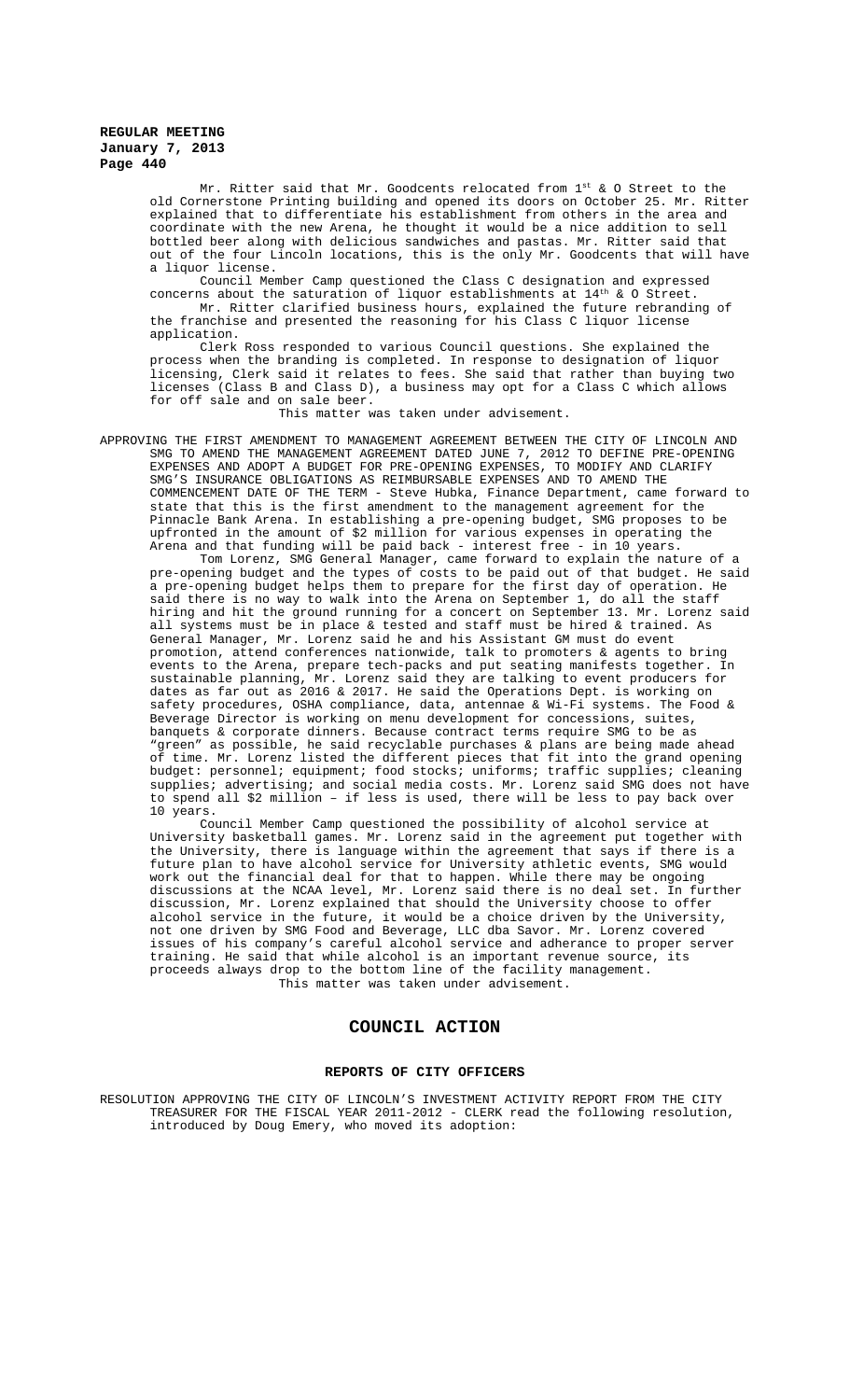A-87148 BE IT HEREBY RESOLVED BY THE CITY COUNCIL of the City of Lincoln, Nebraska:

That the Investment Activity report and attached list of investments be confirmed and approved, and the City Treasurer is hereby directed to hold said investments until maturity unless otherwise directed by the City Council. Introduced by Doug Emery

Seconded by Carroll & carried by the following vote: AYES: Camp, Carroll, Cook, Emery, Eskridge, Hinkley, Schimek; NAYS: None.

- RESOLUTION APPROVING THE DISTRIBUTION OF FUNDS REPRESENTING INTEREST EARNINGS ON SHORT-TERM INVESTMENTS OF IDLE FUNDS DURING THE MONTH ENDED NOVEMBER 30, 2012 - CLERK read the following resolution, introduced by Doug Emery, who moved its
- adoption:<br><u>A-87149</u> BE A-87149 BE IT RESOLVED by the City Council, of the City of Lincoln, Nebraska: That during the month ended November 30, 2012, \$20,064.46 was earned from the investments of "IDLE FUNDS". The same is hereby distributed to the various funds on a pro-rata basis using the balance of each fund and allocating a portion of the interest on the ratio that such balance bears to the total of all fund balances.

Introduced by Doug Emery Seconded by Carroll & carried by the following vote: AYES: Camp, Carroll, Cook, Emery, Eskridge, Hinkley, Schimek; NAYS: None.

- CLERK'S LETTER AND MAYOR'S APPROVAL OF RESOLUTIONS AND ORDINANCES PASSED BY THE CITY COUNCIL ON DECEMBER 10, 2012 - CLERK presented said report which was placed on file in the Office of the City Clerk. **(27-1)**
- CLERK'S LETTER AND MAYOR'S APPROVAL OF RESOLUTIONS AND ORDINANCES PASSED BY THE CITY COUNCIL ON DECEMBER 17, 2012 - CLERK presented said report which was placed on file in the Office of the City Clerk. **(27-1)**
- REPORT FROM CITY TREASURER OF FRANCHISE TAX FOR THE MONTHS OF AUGUST THROUGH NOVEMBER, 2012 FROM BLACK HILLS/NEBRASKA GAS UTILITY CO., LLC - CLERK presented said report which was placed on file in the Office of the City Clerk. **(16-1)**
- REPORT FROM CITY TREASURER OF CITY CASH ON HAND AT THE CLOSE OF BUSINESS NOVEMBER 30, 2012 - CLERK presented said report which was placed on file in the Office of the City Clerk. **(5-21)**
- REPORT FROM CITY TREASURER OF E911 SURCHARGE FOR THE TIME PERIOD JULY 1, 2012 THROUGH NOVEMBER 30, 2012 - CLERK presented said report which was placed on file in the Office of the City Clerk. **(20-02)**

#### **PETITIONS & COMMUNICATIONS**

SETTING THE HEARING DATE OF MONDAY, JANUARY 28, 2013 AT 5:30 P.M. FOR THE APPLICATION OF OVERLORD, LLC DBA BUNNERS FOR A CLASS I LIQUOR LICENSE LOCATED AT 2785 S. 17TH STREET - CLERK read the following resolution, introduced by Doug Emery, who moved its adoption:<br>A-87150 BE IT RESOLVE

BE IT RESOLVED by the City Council, of the City of Lincoln, that a hearing date is hereby set for Monday, January 28, 2013, at 5:30 p.m. or as soon thereafter as possible in the City Council Chambers, County-City Building, 555 S. 10th St., Lincoln, NE for the application of Overlord, LLC dba Bunners for a Class I liquor license located at 2785 S. 17th Street.

If the Police Dept. is unable to complete the investigation by said time, a new hearing date will be set.

## Introduced by Doug Emery

Seconded by Carroll & carried by the following vote: AYES: Camp, Carroll, Cook, Emery, Eskridge, Hinkley, Schimek; NAYS: None.

- SETTING THE HEARING DATE OF MONDAY, JANUARY 28, 2013 AT 5:30 P.M. FOR THE APPLICATION OF NAPOLI, LLC DBA FLORIO'S ITALIAN STEAKHOUSE AND LOUNGE FOR A CLASS I LIQUOR LICENSE LOCATED AT 8701 ANDERMATT DRIVE - CLERK read the following resolution, introduced by Doug Emery, who moved its adoption:<br>A-87151 BE IT RESOLVED by the City Council, of the
- A-87151 BE IT RESOLVED by the City Council, of the City of Lincoln, that a hearing date is hereby set for Monday, January 28, 2013, at 5:30 p.m. or as soon thereafter as possible in the City Council Chambers, County-City Building, 555 S.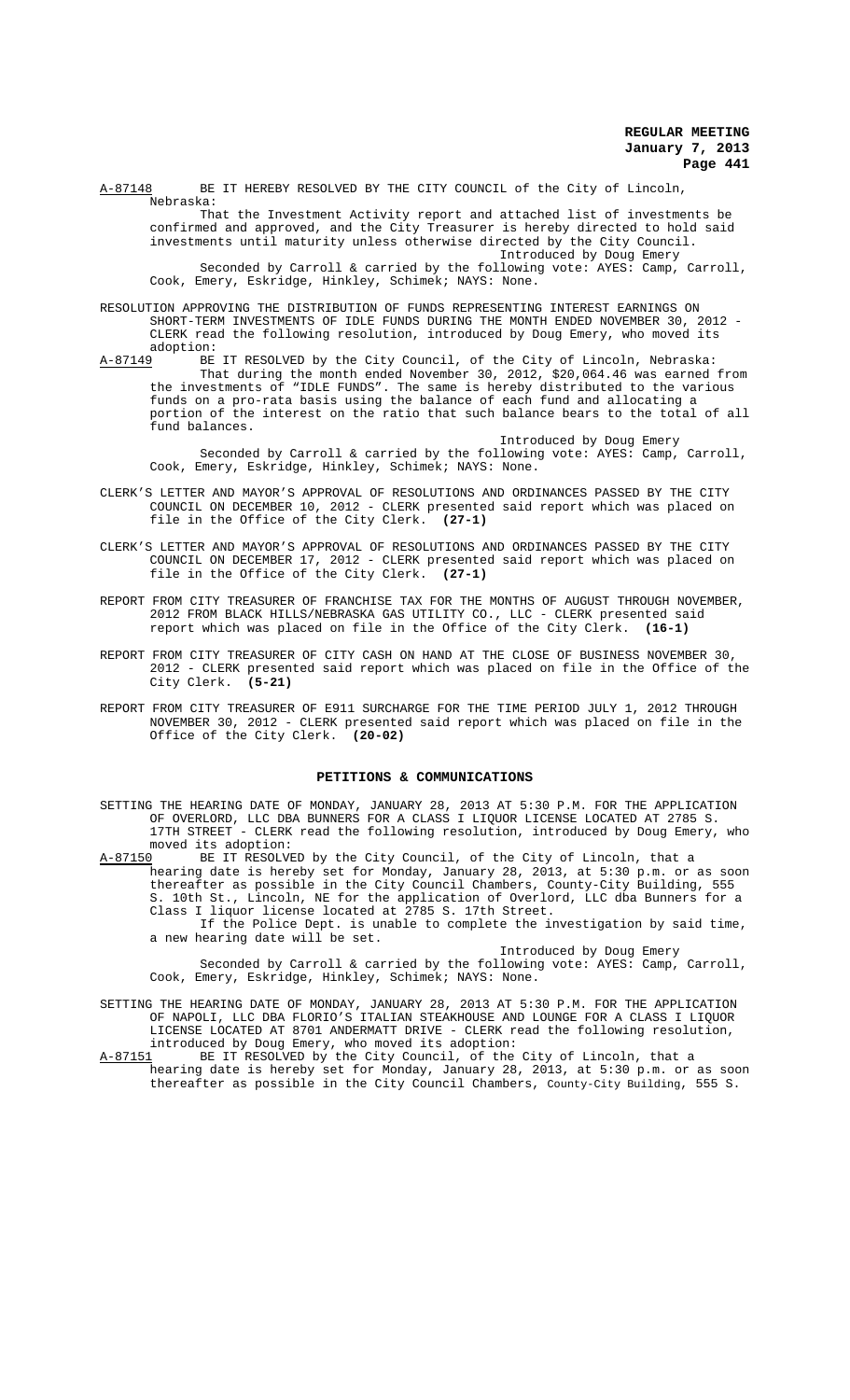10th St., Lincoln, NE for the application of Napoli, LLC dba Florio's Italian Steakhouse and Lounge for a Class I liquor license located at 8701 Andermatt Drive.

If the Police Dept. is unable to complete the investigation by said time, a new hearing date will be set.

Introduced by Doug Emery Seconded by Carroll & carried by the following vote: AYES: Camp, Carroll, Cook, Emery, Eskridge, Hinkley, Schimek; NAYS: None.

SETTING THE HEARING DATE OF MONDAY, JANUARY 28, 2013 AT 5:30 P.M. FOR THE APPLICATION OF CCW, LLC DBA HUHOT MONGOLIAN GRILL FOR A CLASS I LIQUOR LICENSE LOCATED AT 2525 PINE LAKE ROAD, SUITE 200 - CLERK read the following resolution, introduced

by Doug Emery, who moved its adoption:<br>2 BE IT RESOLVED by the City Council, of the City of Lincoln, that a A-87152 BE IT RESOLVED by the City Council, of the City of Lincoln, that a hearing date is hereby set for Monday, January 28, 2013, at 5:30 p.m. or as soon thereafter as possible in the City Council Chambers, County-City Building, 555 S. 10th St., Lincoln, NE for the application of CCW, LLC dba HuHot Mongolian Grill for a Class I liquor license located at 2525 Pine Lake Road, Suite 200. If the Police Dept. is unable to complete the investigation by said time, a new hearing date will be set.

Introduced by Doug Emery Seconded by Carroll & carried by the following vote: AYES: Camp, Carroll, Cook, Emery, Eskridge, Hinkley, Schimek; NAYS: None.

SETTING THE HEARING DATE OF MONDAY, JANUARY 28, 2013 AT 5:30 P.M. FOR THE APPLICATION OF SELAMA, LLC DBA KONG'S LIQUOR FOR A CLASS D LIQUOR LICENSE LOCATED AT 1401 N. 56TH STREET - CLERK read the following resolution, introduced by Doug Emery, who moved its adoption:<br>A-87153 BE IT RESOLV

BE IT RESOLVED by the City Council, of the City of Lincoln, that a hearing date is hereby set for Monday, January 28, 2013, at 5:30 p.m. or as soon thereafter as possible in the City Council Chambers, County-City Building, 555 S. 10th St., Lincoln, NE for the application of Selama, LLC dba Kong's Liquor for a Class D liquor license located at 1401 N. 56th Street. If the Police Dept. is unable to complete the investigation by said time,

a new hearing date will be set.

Introduced by Doug Emery Seconded by Carroll & carried by the following vote: AYES: Camp, Carroll, Cook, Emery, Eskridge, Hinkley, Schimek; NAYS: None.

REFERRALS TO THE PLANNING DEPARTMENT:

Change of Zone No. 10014A - Requested by Olsson Associates for an amendment to the Northwoods Plaza Planned Unit Development to allow 150 dwelling units and 176,900 square feet of commercial floor area in the underlying B-2 zoned area on property generally located at N. 84th Street and Holdrege Street. Change of Zone No. 12033 - Requested by the Director of Planning amending Title 27 of the Lincoln Municipal Code (Zoning Ordinance) to reformat Chapter 27.72 (Height and Lot Regulations) and to include regulations that were not carried over from Chapter 27.71 to 27.72; to provide clarification as to how uses are regulated by amending Chapters 27.02 Definitions, 27.06 Use Groups, 27.39 H-1 Interstate Commercial District, 27.62 Conditional Uses, 27.63 Special Permits, 27.69 Signs, 27.72 Height and Lot Regulations.

Change of Zone No. 12039 - Requested by the Director of Parks and Recreation <u>Change of Zone No. 12039</u> - Requested by the Director of Parks and Recreation from P Public Use District to R-2 Residential District on property generally located West B Street and S. Folsom Street.

Special Permit No. 12038 - Requested by Abby Normal, LLC for the authority to sell alcoholic beverages for consumption on and off the premises on property generally located at N. 70th Street and Vine Street (836 N. 70th Street). Special Permit No. 12039 - Requested by Pastor Jeremy Penrod for construction of a parking lot in a residential district with a reduction of the front yard setback on property generally located at S. 49th Street and Randolph Street.

## PLACED ON FILE IN THE OFFICE OF THE CITY CLERK:

Administrative Amendment No. 12047 to Special Permit No. 06014, Southlake Community Unit Plan, approved by the Planning Director on December 11, 2012 requested by Olsson Associates to revise the lot and street layout from 68 attached single-family dwelling lots to 34 detached single-family dwelling lots on two cul-de-sacs on property generally located near S. 98th St. and Andermatt Drive.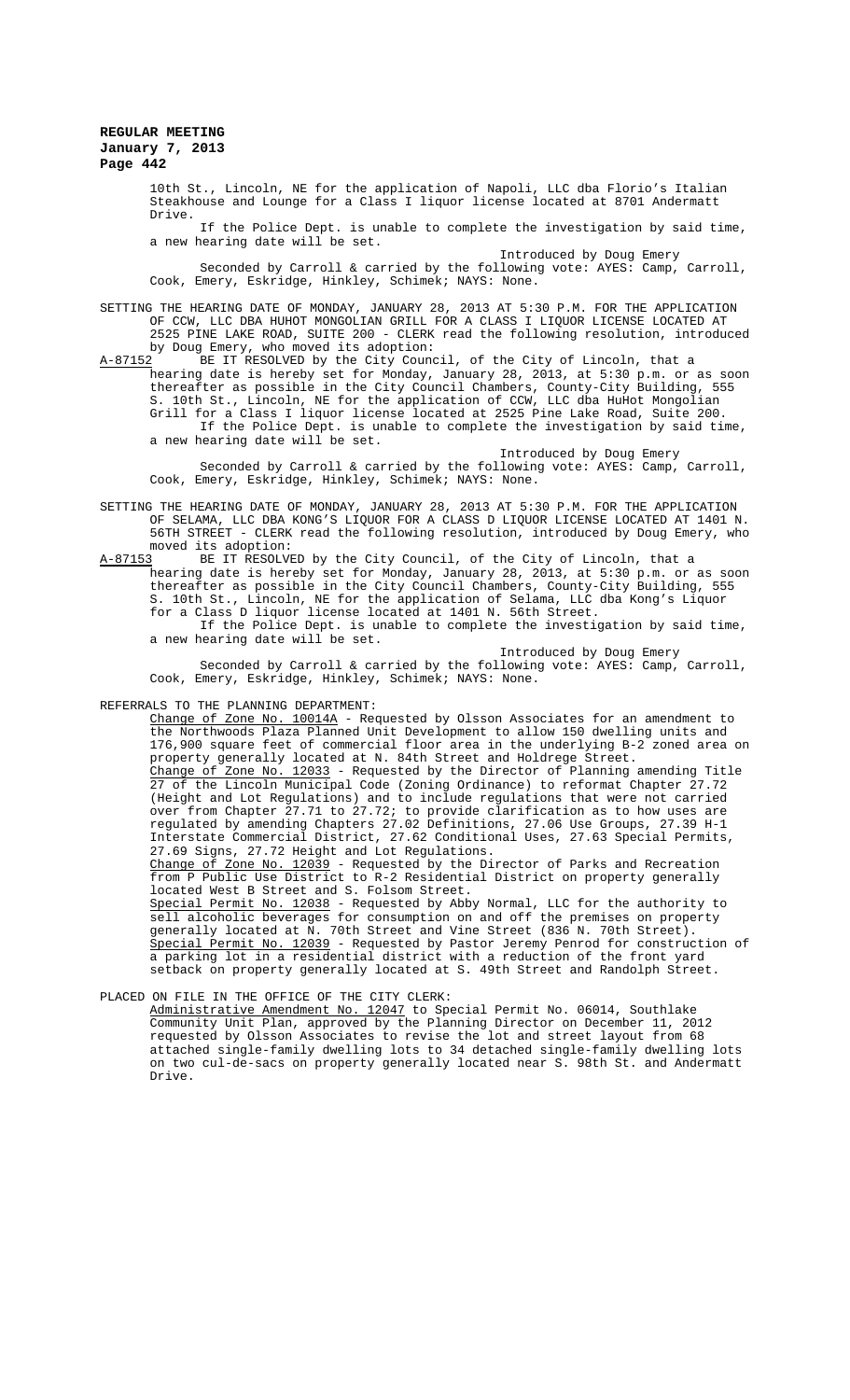Administrative Amendment No. 12060 to Preliminary Plat No. 99028, Lincoln Ballpark, approved by the Planning Director on December 12, 2012 requested by the City of Lincoln to revise the grading and drainage plan to update the flood storage sites and calculations by adding Site "E" to the Mitigation Map and revising the Flood Storage Mitigation Table on property generally located at Sun Valley Blvd. and Line Drive. Administrative Amendment No. 11066 to Special Permit No. 1812 approved by the Planning Director on December 14, 2012 requested by J. Michael Rierden to revise the site plan to show an approximately 15' x 7' generator building to a wireless tower on property generally located near N. 11th Street and Oak Street. Administrative Amendment No. 12063 to Special Permit No. 12003, Market Garden, approved by the Planning Director on December 17, 2012 requested by Jerry and Renee Cornett to add as Sheet 1A a "Phase 1" site plan that retains the existing 2,400 square foot home to be remodeled as a restaurant and produce processing area and to reduce the parking to 10 stalls with an additional paved ADA stall while retaining the right to build to the original Sheet 1 site plan as a "Phase 2" on property generally located at N. 112th Street and Branched Oak Road. Administrative Amendment No. 12020 to Change of Zone No. 05068B, The Woodlands at Yankee Hill Planned Unit Development, approved by the Planning Director on December 21, 2012 requested by Lewis-Starostka, Inc. to revise the lot layout for Lots 1-3, Block 41, from three lots to ten lots and an outlot and revising the land use table accordingly on property generally located near S. 70th Street and Countryview Road.

Administrative Amendment No. 12062 to Use Permit No. 8A, Northridge Center, approved by the Planning Director on December 31, 2012 requested by Orange Development, Inc. to amend the site plan by showing a separate pad site for a pharmacy with drive-thru and revising the parking lot layout on property generally located at N. 14th Street and Superior Street.

#### **MISCELLANEOUS REFERRALS - NONE**

#### **LIQUOR RESOLUTIONS**

APPLICATION OF ABBY NORMAL INC. DBA ONE MORE BAR FOR A CLASS C LIQUOR LICENSE AT 836 NORTH 70TH STREET - CLERK read the following resolution, introduced by Jon Camp, who moved its adoption for approval:

A-87154 BE IT RESOLVED by the City Council of the City of Lincoln, Nebraska: That after hearing duly had as required by law, consideration of the

facts of this application, the Nebraska Liquor Control Act, and the pertinent City ordinances, the City Council recommends that the application of Abby Normal Inc. dba One More Bar for a Class "C" liquor license at 836 North 70th Street, Lincoln, Nebraska, for the license period ending October 31, 2013, be approved with the condition that:

1. The applicant obtains a valid special permit, including the parking requirements.

2. Applicant must successfully complete the responsible beverage server training course required by Section 5.04.035 of the Lincoln Municipal Code within 30 days of approval of this resolution.

3. The premises must comply in every respect with all city and state regulations.

The City Clerk is directed to transmit a copy of this resolution to the Nebraska Liquor Control Commission.

Introduced by Jon Camp

Seconded by Carroll & carried by the following vote: AYES: Camp, Carroll, Cook, Emery, Eskridge, Hinkley, Schimek; NAYS: None.

MANAGER APPLICATION OF THERESA DATTOLA FOR ABBY NORMAL INC. DBA ONE MORE BAR AT 836 NORTH 70TH STREET - CLERK read the following resolution, introduced by Jon Camp,

who moved its adoption for approval:<br>A-87155 WHEREAS, Abby Normal Inc. dba WHEREAS, Abby Normal Inc. dba One More Bar located at 836 North 70<sup>th</sup> Street, Lincoln, Nebraska has been approved for a Retail Class "C" liquor

license, and now requests that Theresa Dattola be named manager;

WHEREAS, Theresa Dattola appears to be a fit and proper person to manage said business.

NOW, THEREFORE, BE IT RESOLVED by the City Council of the City of Lincoln, Nebraska: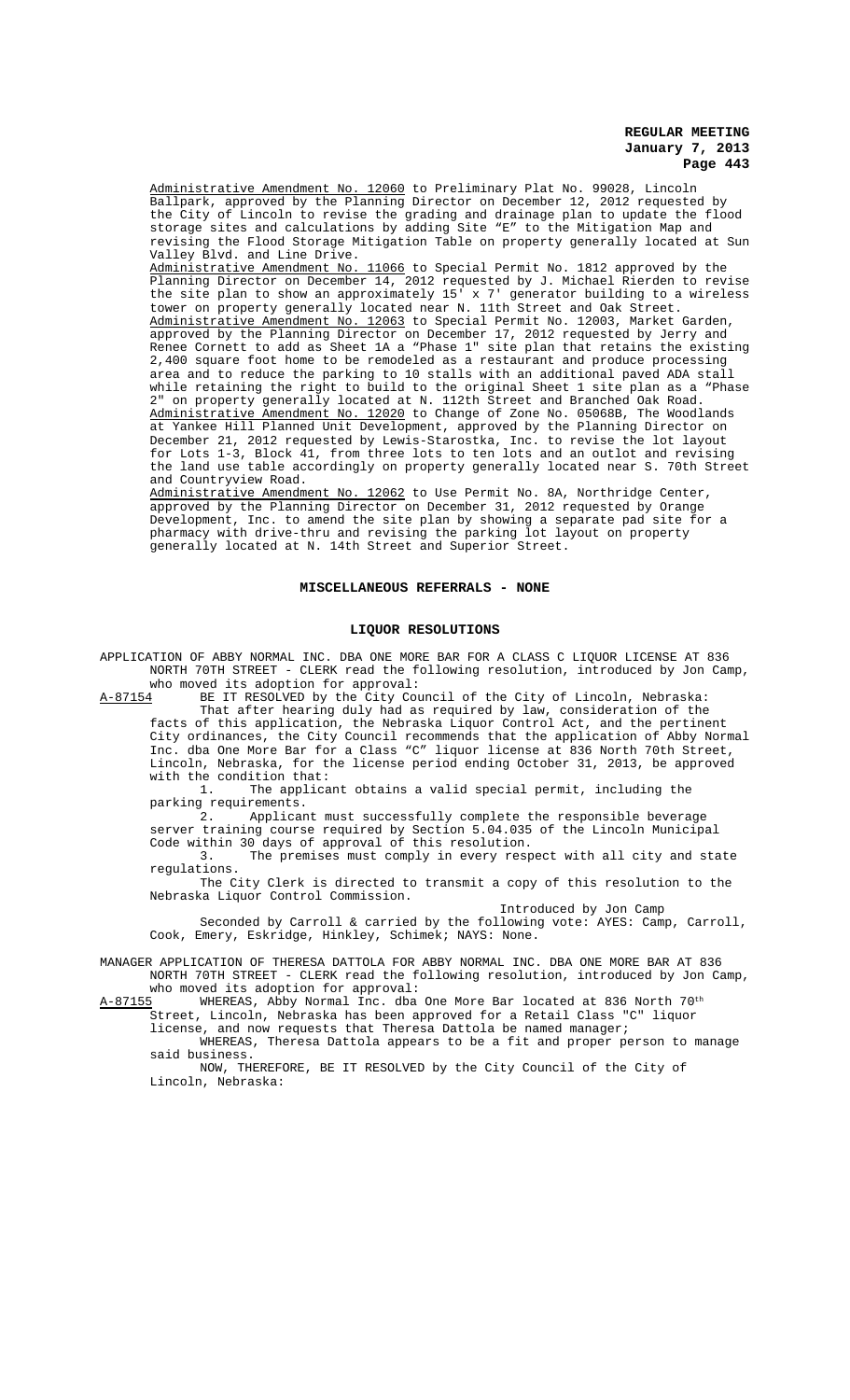That after hearing duly had as required by law, consideration of the facts of this application, the Nebraska Liquor Control Act, and the pertinent City ordinances, the City Council recommends that Theresa Dattola be approved as manager of this business for said licensee. The City Clerk is directed to transmit a copy of this resolution to the Nebraska Liquor Control Commission. Introduced by Jon Camp

Seconded by Carroll & carried by the following vote: AYES: Camp, Carroll, Cook, Emery, Eskridge, Hinkley, Schimek; NAYS: None.

APPLICATION OF JBSR INC. DBA MR. GOODCENTS FOR A CLASS C LIQUOR LICENSE AT 215 NORTH 14TH STREET - CLERK read the following resolution, introduced by Jon Camp, who moved its adoption for approval:

A-87156 BE IT RESOLVED by the City Council of the City of Lincoln, Nebraska: That after hearing duly had as required by law, consideration of the facts of this application, the Nebraska Liquor Control Act, and the pertinent City ordinances, the City Council recommends that the application of JBSR Inc. dba Mr. Goodcents for a Class "C" liquor license at 215 North 14th Street, Lincoln, Nebraska, for the license period ending October 31, 2013, be approved with the condition that the premises must comply in every respect with all city and state regulations.

The City Clerk is directed to transmit a copy of this resolution to the Nebraska Liquor Control Commission.

Introduced by Jon Camp Seconded by Carroll & carried by the following vote: AYES: Camp, Carroll, Cook, Emery, Eskridge, Hinkley, Schimek; NAYS: None.

MANAGER APPLICATION OF PRESTON L. MARSH FOR JBSR INC. DBA MR. GOODCENTS AT 215 NORTH 14TH STREET - CLERK read the following resolution, introduced by Jon Camp, who moved its adoption for approval:

A-87157 MHEREAS, JBSR Inc. dba Mr. Goodcents located at 215 North 14th Street, Lincoln, Nebraska has been approved for a Retail Class "C" liquor license, and now requests that Preston L. Marsh be named manager;

WHEREAS, Preston L. Marsh appears to be a fit and proper person to manage said business.

NOW, THEREFORE, BE IT RESOLVED by the City Council of the City of Lincoln, Nebraska:

That after hearing duly had as required by law, consideration of the facts of this application, the Nebraska Liquor Control Act, and the pertinent City ordinances, the City Council recommends that Preston L. Marsh be approved as manager of this business for said licensee. The City Clerk is directed to transmit a copy of this resolution to the Nebraska Liquor Control Commission.

Introduced by Jon Camp

Seconded by Carroll & carried by the following vote: AYES: Camp, Carroll, Cook, Emery, Eskridge, Hinkley, Schimek; NAYS: None.

#### ORDINANCES - 2<sup>ND</sup> READING & RELATED RESOLUTIONS (as required)

APPROVING THE FIRST AMENDMENT TO MANAGEMENT AGREEMENT BETWEEN THE CITY OF LINCOLN AND SMG TO AMEND THE MANAGEMENT AGREEMENT DATED JUNE 7, 2012 TO DEFINE PRE-OPENING EXPENSES AND ADOPT A BUDGET FOR PRE-OPENING EXPENSES, TO MODIFY AND CLARIFY SMG'S INSURANCE OBLIGATIONS AS REIMBURSABLE EXPENSES AND TO AMEND THE COMMENCEMENT DATE OF THE TERM - CLERK read the following ordinance, introduced by Jonathan Cook, accepting and approving the First Amendment to Management Agreement between the City of Lincoln, Nebraska and SMG to amend the Management Agreement dated June 7, 2012 to define pre-opening expenses and adopt a budget for pre-opening expenses, to modify and clarify SMG's insurance obligations as Reimbursable Expenses and to amend the commencement date of the term, the second time.

#### **PUBLIC HEARING - RESOLUTIONS - NONE**

# ORDINANCE - 3<sup>RD</sup> READING & RELATED RESOLUTIONS (as required) - NONE

# ORDINANCES - 1<sup>st</sup> READING & RELATED RESOLUTIONS (as required)

AMENDING CHAPTER 24.05 OF THE LINCOLN MUNICIPAL CODE, THE LINCOLN GAS PIPING SYSTEMS CODE, BY AMENDING SECTION 24.05.010 TO PROVIDE THAT STANDARDS 54 AND 58 OF THE 1992 NATIONAL FIRE PROTECTION ASSOCIATION (NFPA) STANDARDS AS AMENDED FROM TIME TO TIME SHALL BE CONSIDERED PART OF THE LINCOLN GAS PIPING CODE; AMENDING SECTION 24.05.260 TO PROVIDE EXAMINATIONS FOR MASTER OR JOURNEYMAN GAS FITTERS SHALL BE HELD AT DATES, TIMES AND PLACES AS MAY BE DETERMINED BY THE DIRECTOR OF BUILDING AND SAFETY UPON AT LEAST 14 DAYS NOTICE THEREOF; AMENDING SECTION 24.05.350 TO INCREASE CERTAIN EXAMINATION AND REGISTRATION FEES; AND AMENDING SECTION 24.05.380 TO INCREASE CERTAIN PERMIT FEES - CLERK read an ordinance, introduced by Doug Emery, amending Chapter 24.05 of the Lincoln Municipal Code, the Lincoln Gas Piping Systems Code, by amending Section 24.05.010 to provide that the current version of Standards 54 and 58 of the 1992 National Fire Protection Association (NFPA) Standards are on file in the office of the City Clerk and that Standards 54 and 58 as amended from time to time shall be considered part of the Lincoln Gas Piping Code; amending Section 24.05.260 to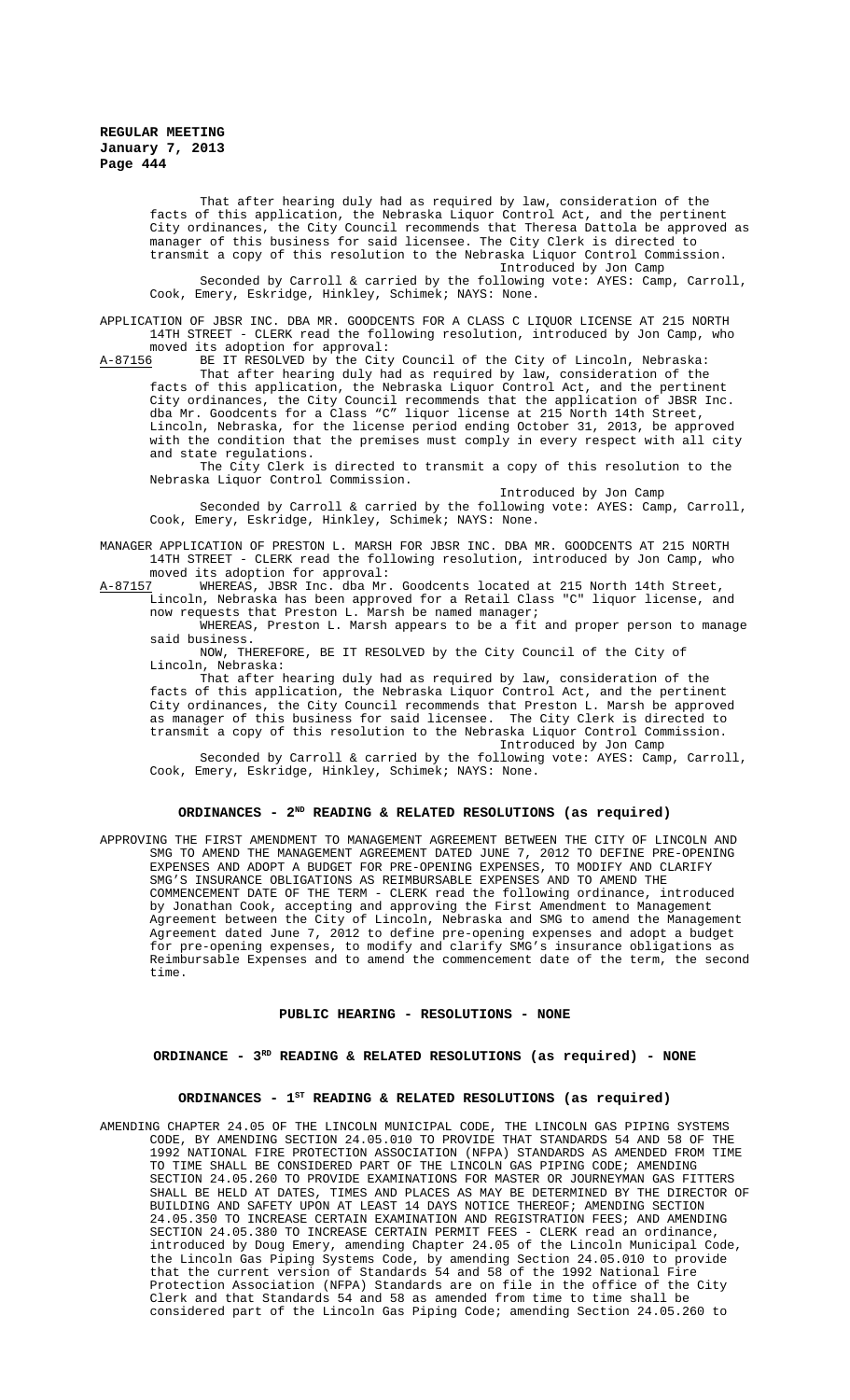provide examinations for master or journeyman gas fitters shall be held at dates, times and places as may be determined by the Director of Building and Safety upon at least 14 days notice thereof; amending Section 24.05.350 to increase certain examination and registration fees; amending Section 24.05.380 to increase certain permit fees; and repealing Sections 24.05.010, 24.05.260, 24.05.350, and 24.05.380 of the Lincoln Municipal Code as hitherto existing, the first time.

- AMENDING CHAPTER 8.16 OF THE LINCOLN MUNICIPAL CODE, CONTAGIOUS AND INFECTIOUS DISEASES, BY REPEALING SECTIONS 8.16.010, 8.16.020, 8.16.030, 8.16.040, 8.16.050, 8.16.060, 8.16.070, 8.16.080, AND 8.16.090 IN THEIR ENTIRETY - CLERK read an ordinance, introduced by Doug Emery, repealing Chapter 8.16 of the Lincoln Municipal Code, Contagious and Infectious Diseases, by repealing Sections 8.16.010, 8.16.020, 8.16.030, 8.16.040, 8.16.050, 8.16.060, 8.16.070, 8.16.080, and 8.16.090 in their entirety, the first time.
- AMENDING CHAPTER 8.24 OF THE LINCOLN MUNICIPAL CODE, LINCOLN'S NOISE CONTROL ORDINANCE, BY AMENDING SECTION 8.24.080 TO CHANGE REQUIREMENTS FOR REPORTS; AMENDING SECTION 8.24.140 TO CLARIFY EXEMPTION PROVISIONS RELATED TO GOVERNMENT ACTIVITIES; AND AMENDING SECTION 8.24.150 TO UPDATE PROVISIONS FOR APPEAL PROCEDURES - CLERK read an ordinance, introduced by Doug Emery, amending Chapter 8.24 of the Lincoln Municipal Code, Lincoln's Noise Control Ordinance, by amending Section 8.24.080 to change requirements for reports; amending Section 8.24.140 to clarify exemption provisions related to government activities; amending Section 8.24.150 to update provisions for appeal procedures; and repealing Sections 8.24.080, 8.24.140, and 8.24.150 of the Lincoln Municipal Code as hitherto existing, the first time.

# RESOLUTIONS - 1<sup>st</sup> READING - ADVANCE NOTICE

- RENAMING THE PARK AT 7TH AND Q STREET CURRENTLY KNOWN AS "IRON HORSE PARK" TO "BILL HARRIS IRON HORSE PARK.
- ACCEPTING THE REPORT OF NEW AND PENDING CLAIMS AGAINST THE CITY AND APPROVING DISPOSITION OF CLAIMS SET FORTH FOR THE PERIOD OF DECEMBER 1 - 31, 2012.
- APPROVING A CONTRACT AGREEMENT BETWEEN THE CITY OF LINCOLN AND WHITEHEAD OIL COMPANY FOR THE ANNUAL SUPPLY OF MOTOR FUELS, PURSUANT TO BID NO. 12-225, FOR A TWO YEAR TERM WITH THE OPTION TO RENEW FOR ONE ADDITIONAL TWO YEAR TERM UPON THE TERMS SET FORTH IN SAID CONTRACT.
- APPROVING THE AMENDMENT TO RENEW EACH OF THE AGREEMENTS FOR THE ANNUAL SUPPLY OF POLICE CLOTHING, PURSUANT TO BID NO. 10-171, BETWEEN THE CITY OF LINCOLN AND SOUTHERN UNIFORM AND EQUIPMENT, ALAMAR UNIFORMS, AND GALLS INC. FOR ADDITIONAL TWO YEAR TERMS UPON THE TERMS SET FORTH IN SAID AMENDMENTS.
- APPROVING A CONTRACT FOR CONSTRUCTION DESIGN SERVICES BETWEEN THE CITY OF LINCOLN AND OLSSON ASSOCIATES FOR ENGINEERING AND RELATED PROFESSIONAL SERVICES FOR THE CONSTRUCTION DESIGN OF TWO BIORETENTION WATER QUALITY FEATURES UPSTREAM FROM SOUTH STREET IN ANTELOPE PARK, CITY PROJECT NO. 705335C.
- APPROVING AN AGREEMENT BETWEEN THE CITY OF LINCOLN AND HAVELOCK BUSINESS ASSOCIATION FOR THE REPLACEMENT OF THE HAVELOCK SIGN IN THE SOUTHEAST CORNER OF THE INTERSECTION OF SUPERIOR STREET, CORNHUSKER HIGHWAY AND HAVELOCK AVENUE.
- APPROVING A CONSERVATION EASEMENT AGREEMENT BETWEEN LANCASTER COUNTY AGRICULTURAL SOCIETY, INC., THE CITY OF LINCOLN AND THE LOWER PLATTE SOUTH NATURAL RESOURCES DISTRICT TO PRESERVE AND PROTECT FLOODPLAINS, WETLANDS, NATURAL DRAINAGEWAYS, AND TREE MASSES OVER 7.83 ACRES OF PROPERTY GENERALLY LOCATED AT NORTH 84TH STREET AND HAVELOCK AVE.